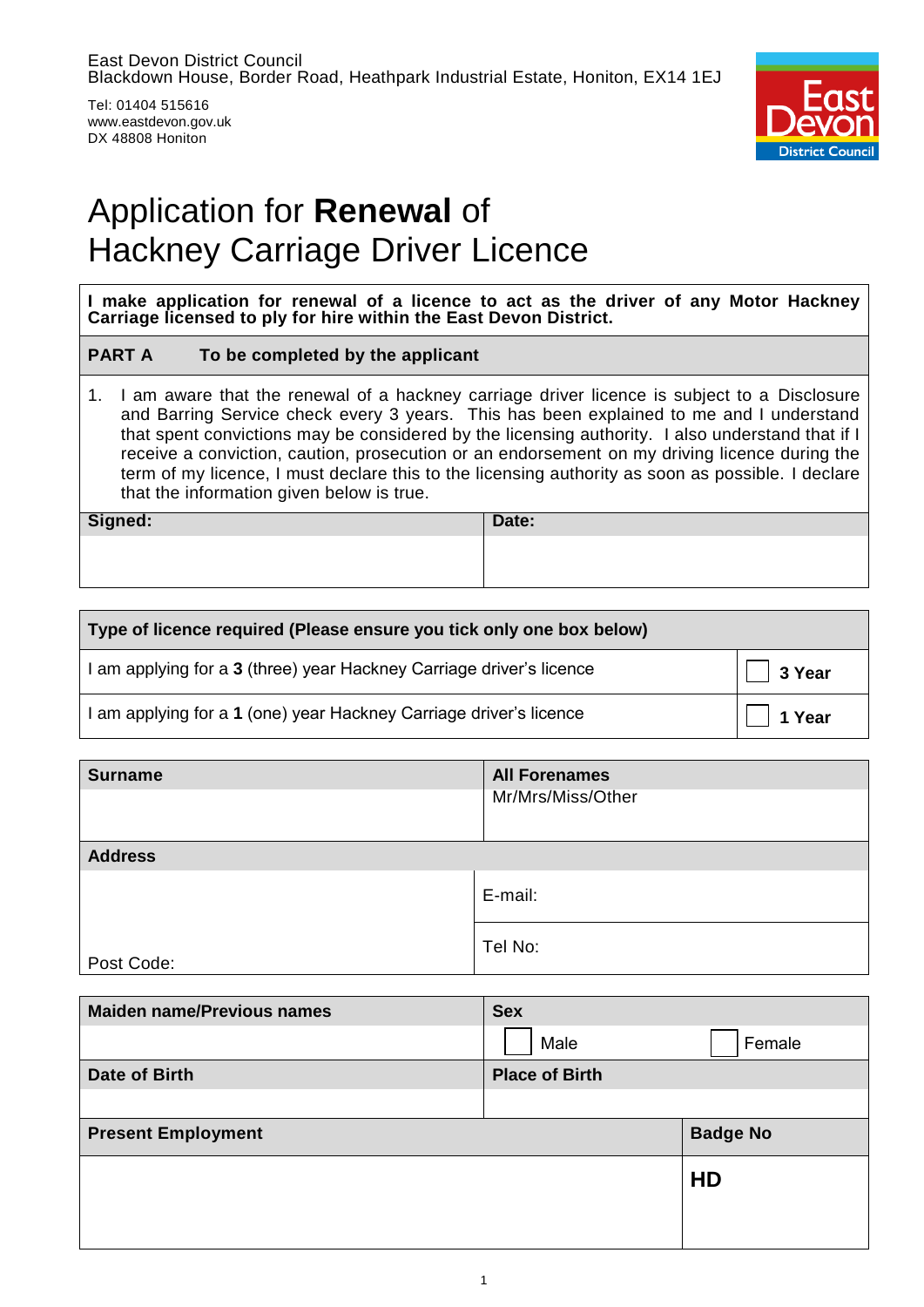| Previous addresses in last 5 years<br>Date:<br>showing From/To: |  |  |
|-----------------------------------------------------------------|--|--|
| (continue on separate sheet if necessary)                       |  |  |

| Have you lived outside the UK for more than 3 months at any time? $\Box$ Yes $\Box$ No |  |  |  |  |
|----------------------------------------------------------------------------------------|--|--|--|--|
|----------------------------------------------------------------------------------------|--|--|--|--|

| If YES, please give the address or addresses where you lived and the<br>dates |  | Date:<br>showing From/To: |  |
|-------------------------------------------------------------------------------|--|---------------------------|--|
| (continue on separate sheet if necessary)                                     |  |                           |  |
|                                                                               |  |                           |  |
|                                                                               |  |                           |  |
|                                                                               |  |                           |  |
|                                                                               |  |                           |  |
|                                                                               |  |                           |  |

|     |             | 2. Convictions, cautions and impending prosecutions                                                                                                                                                                               |                           |
|-----|-------------|-----------------------------------------------------------------------------------------------------------------------------------------------------------------------------------------------------------------------------------|---------------------------|
| (a) |             | Have you ever been convicted at a court or cautioned, for any offence, or<br>been the subject of a fixed penalty notice or penalty notice for disorder<br>issued by the police or have been given an anti social behaviour order? | No.<br>Yes                |
|     | <b>Date</b> | <b>Offence</b>                                                                                                                                                                                                                    | <b>Court/Police Force</b> |
|     |             |                                                                                                                                                                                                                                   |                           |
|     |             |                                                                                                                                                                                                                                   |                           |

| (b) Do you have any impending prosecutions?<br>If 'yes' provide details, including approximate date, the offence and the court or police force which dealt with you, or are dealing<br>with you. |                | <b>Yes</b><br>No          |
|--------------------------------------------------------------------------------------------------------------------------------------------------------------------------------------------------|----------------|---------------------------|
| <b>Date</b>                                                                                                                                                                                      | <b>Offence</b> | <b>Court/Police Force</b> |
|                                                                                                                                                                                                  |                |                           |
|                                                                                                                                                                                                  |                |                           |
|                                                                                                                                                                                                  |                |                           |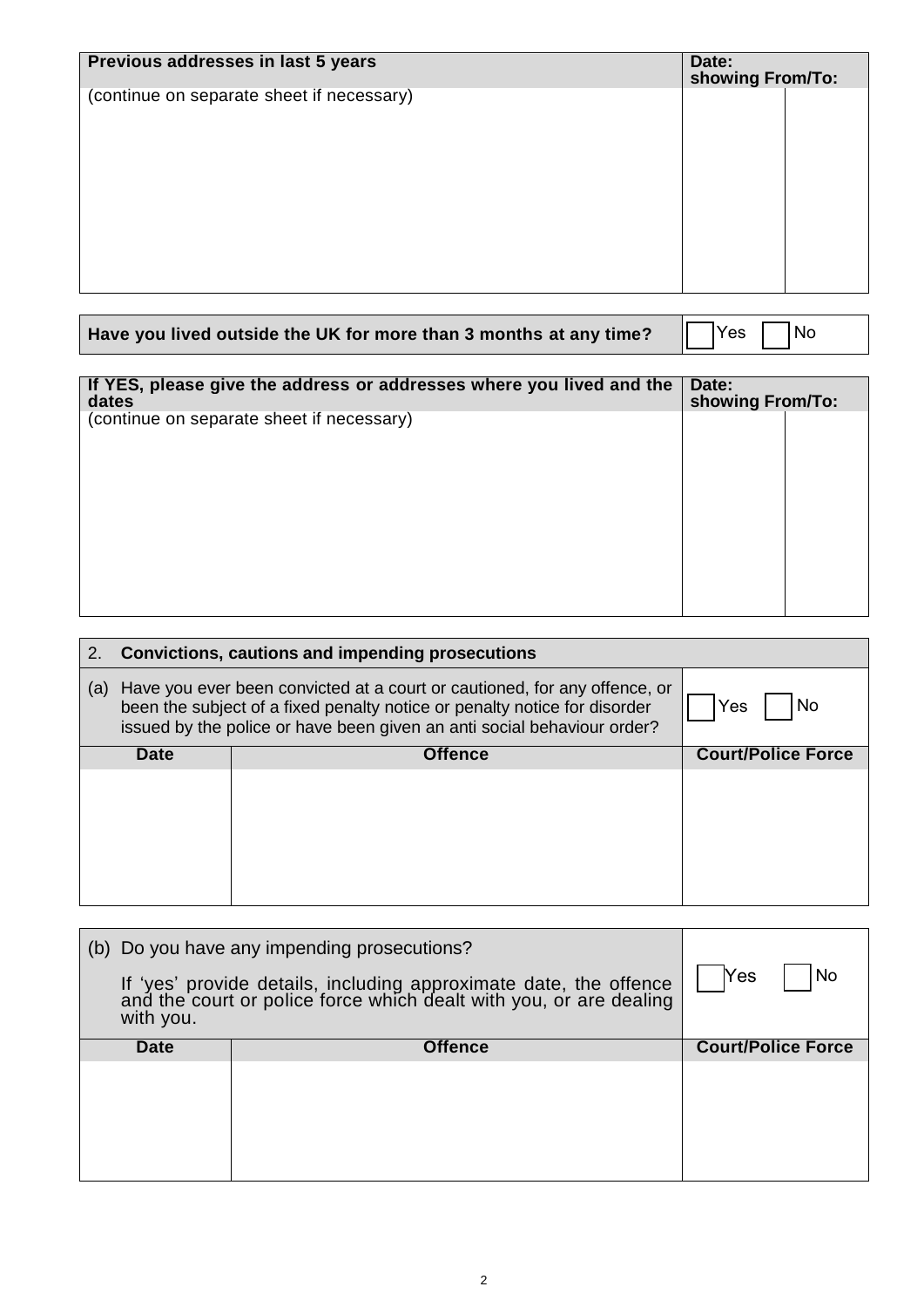| З.          | Have you any endorsement on your driving licence during the<br>last three years? If 'YES' please complete box below. | Yes<br>` No    |
|-------------|----------------------------------------------------------------------------------------------------------------------|----------------|
| <b>Date</b> | <b>Offence</b>                                                                                                       | <b>Penalty</b> |
|             |                                                                                                                      |                |
|             |                                                                                                                      |                |

| 4.          | Have you ever been convicted of a 'Drink/Drive' offence?<br>If 'YES' please complete box below. | Yes<br>No      |
|-------------|-------------------------------------------------------------------------------------------------|----------------|
| <b>Date</b> | <b>Offence</b>                                                                                  | <b>Penalty</b> |
|             |                                                                                                 |                |

| 5. | Have you ever been refused a licence to drive a Motor Hackney<br>Carriage? If 'YES' please state details below. | Yes | lNo |
|----|-----------------------------------------------------------------------------------------------------------------|-----|-----|
|    |                                                                                                                 |     |     |
|    |                                                                                                                 |     |     |

# 6. **Please state name and address of proprietor who you are currently employed by:**

Post Code: Telephone No:

|  |  |  | 7. Are you employed on a full-time or part-time basis? |  |
|--|--|--|--------------------------------------------------------|--|
|  |  |  |                                                        |  |

 $\boxed{\mathsf{Full}}$  Part

| 8. Details of where you will work                                                                                                                                                      |           |
|----------------------------------------------------------------------------------------------------------------------------------------------------------------------------------------|-----------|
| As a hackney carriage driver licensed by this Council you must operate in $\parallel$<br>East Devon and principally work from or within the East Devon district. Will $\left  \right $ | Yes       |
| you be working mainly within the East Devon area?                                                                                                                                      | <b>No</b> |

|             | 10. Have you previously held a Hackney Carriage or Private Hire<br>driving licence? If 'YES' please give dates and authority. | <b>INo</b><br>lYes                      |
|-------------|-------------------------------------------------------------------------------------------------------------------------------|-----------------------------------------|
| <b>Date</b> | <b>Authority</b>                                                                                                              | <b>Hackney / Private</b><br><b>Hire</b> |
|             |                                                                                                                               |                                         |

| 11. Are you of sober and temperate habits? | $\begin{array}{ c c c }\n\hline\n\end{array}$ Yes $\begin{array}{ c c c }\n\hline\n\end{array}$ No |  |
|--------------------------------------------|----------------------------------------------------------------------------------------------------|--|
|--------------------------------------------|----------------------------------------------------------------------------------------------------|--|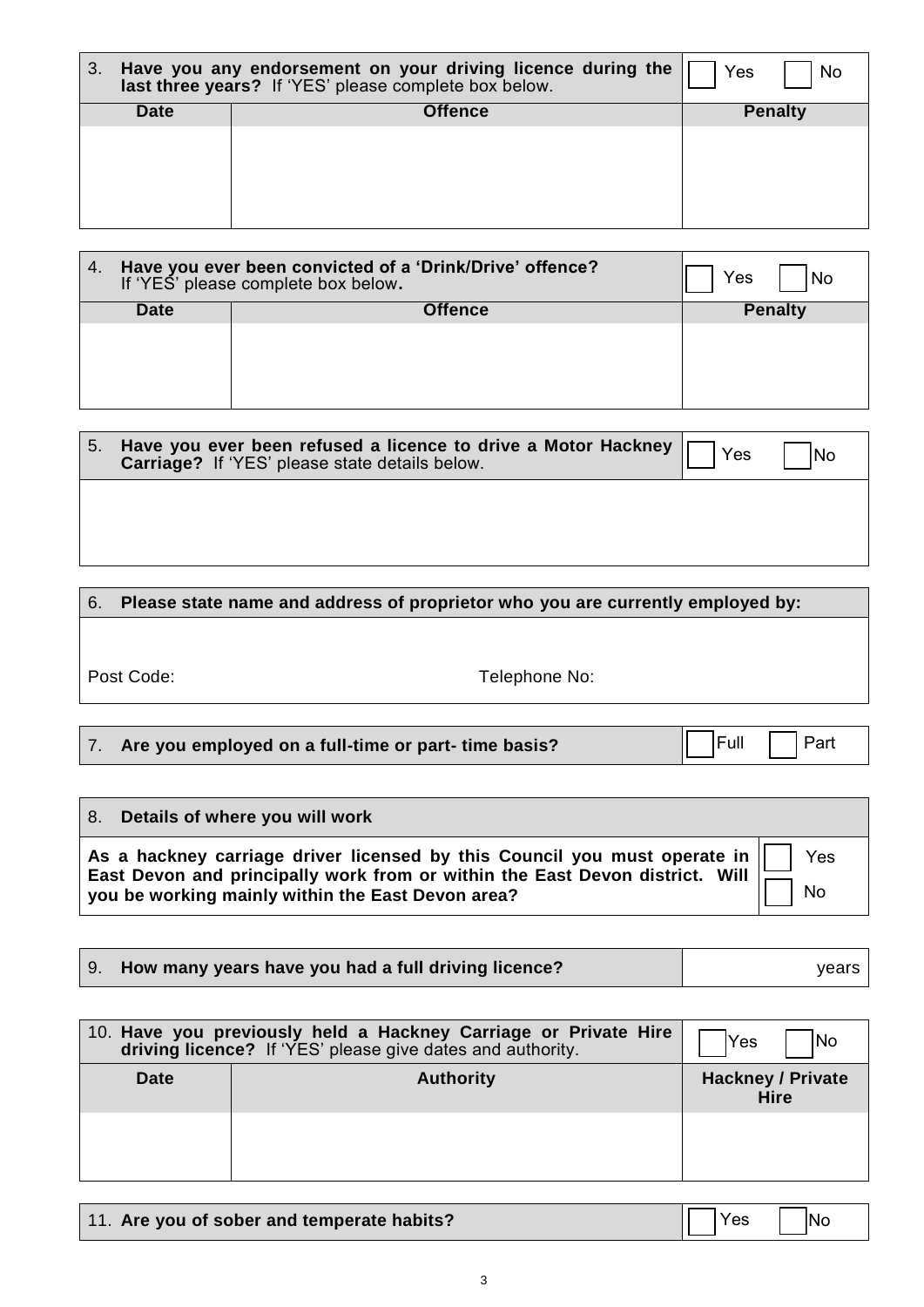| 12. Do you or have you ever suffered from:                               |     |     |
|--------------------------------------------------------------------------|-----|-----|
| Epilepsy<br>(a)                                                          | Yes | No  |
| Diabetes. If so how treated<br>(b)                                       | Yes | No. |
| (c) Any disease which has affected or might affect your ability to drive | Yes | No  |
| (d) Are you physically disabled in any way                               | Yes | No  |

## 13. **Has there been any change in your medical circumstances since your previous application or medical report form?**

Yes No

If YES please give details below:

# 14. **Right to work in the UK**

#### **If you have an indefinite right to work in the UK and you have already provided us with proof of this, you do not need to complete this section. Please go to section 15.**

If you have not previously provided proof of your right to work in the UK, the Immigration Act 2016 requires us to check this as part of your licensing application. This could include us checking your immigration status with the Home Office.

You will therefore need to provide us with proof of your right to work in the UK before we can accept your application. Please see the list of documents that we can accept on page 7 of this form. Please tick the box next to the form of identification that you will provide. You must bring the original document to your interview so that the check can take place. The document will be copied and the copy will be retained by us. The original document will be returned to you.

If there are any restrictions on the length of time you may work in the UK, your licence will not be issued for any longer than this period. If, during this period, you are disqualified from holding a licence because you have not complied with the UK's immigration laws, your licence will lapse and you must return it to us, failure to do so is a criminal offence.

#### **I DECLARE THAT I understand the above information relating to the Immigration Act 2016 and that I have:**

| (a) An indefinite right to work in the UK                    | Yes       |
|--------------------------------------------------------------|-----------|
|                                                              | <b>No</b> |
|                                                              | Yes       |
| (please state the date your right to work in the UK expires) | <b>No</b> |
| Signed:                                                      | Date:     |
|                                                              |           |
|                                                              |           |
|                                                              |           |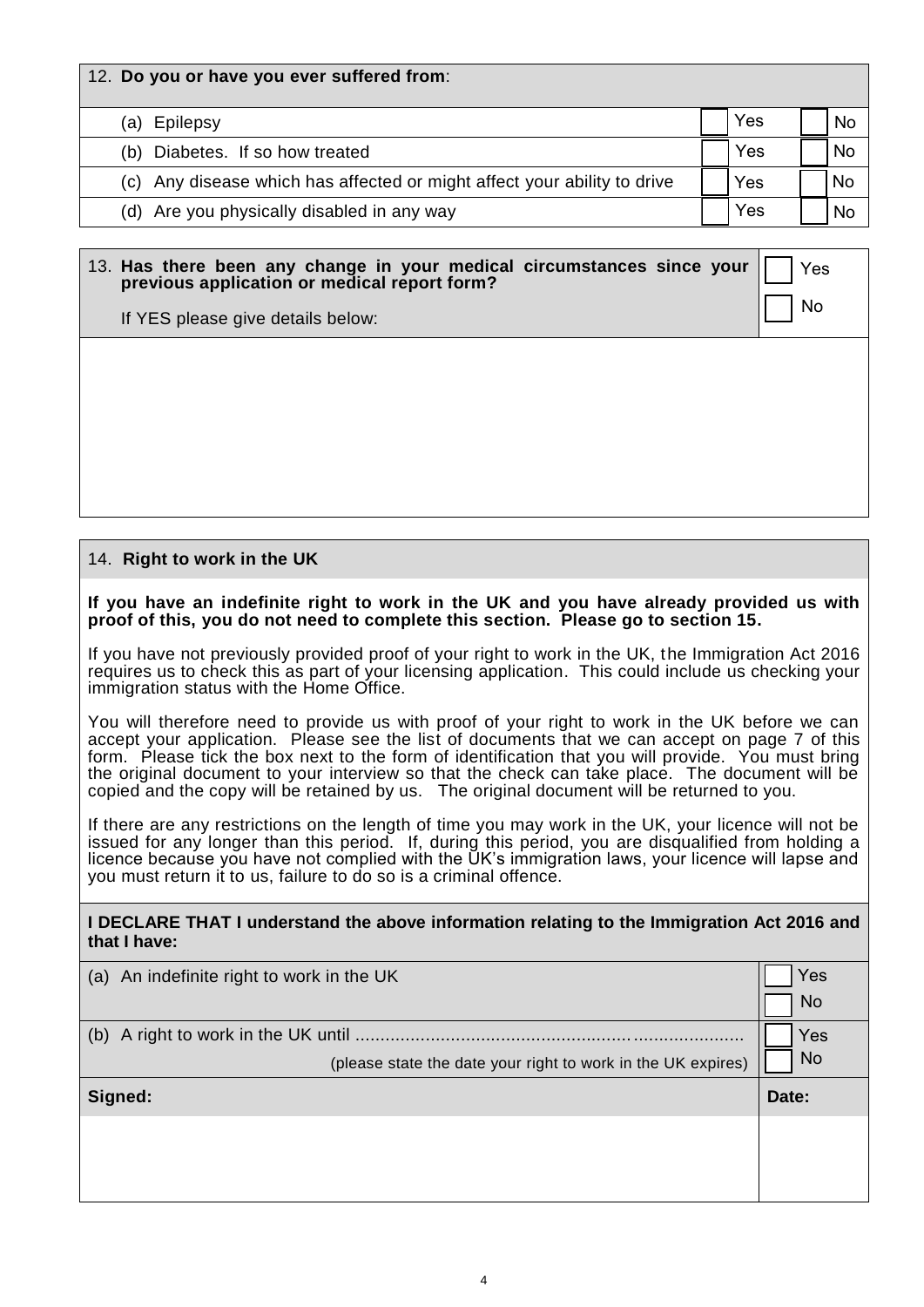| 15. Fees and documentation checklist                                                                                                                                                                                                                                                                                                                                                                                                                                                    |  |  |  |  |
|-----------------------------------------------------------------------------------------------------------------------------------------------------------------------------------------------------------------------------------------------------------------------------------------------------------------------------------------------------------------------------------------------------------------------------------------------------------------------------------------|--|--|--|--|
| You must include the following with your application:                                                                                                                                                                                                                                                                                                                                                                                                                                   |  |  |  |  |
| • Fee (see below for fee payable)                                                                                                                                                                                                                                                                                                                                                                                                                                                       |  |  |  |  |
| You will only need to send any of the following documents if a separate letter is enclosed<br>with your renewal:                                                                                                                                                                                                                                                                                                                                                                        |  |  |  |  |
| A completed Disclosure and Barring Service check with the appropriate fee/administration<br>charge<br>Medical Certificate to Group 2 Medical Standards for vocational drivers<br>$\bullet$<br>A Driving Licence Check Code generated from the government web site at<br>$\bullet$<br>www.gov.uk/view-driving-licence. You'll also need to send us a photocopy of your driving<br>licence or tell us your driving licence number. Please do not send us your original driving<br>licence |  |  |  |  |
| My Driving Licence Number is:                                                                                                                                                                                                                                                                                                                                                                                                                                                           |  |  |  |  |
| My DVLA Check Code is:                                                                                                                                                                                                                                                                                                                                                                                                                                                                  |  |  |  |  |
| You must make it clear which letters are lower case and which are upper case                                                                                                                                                                                                                                                                                                                                                                                                            |  |  |  |  |
| <b>FEES PAYABLE</b>                                                                                                                                                                                                                                                                                                                                                                                                                                                                     |  |  |  |  |
| 3 Year Hackney Carriage Drivers Licence Fee<br>£229.00                                                                                                                                                                                                                                                                                                                                                                                                                                  |  |  |  |  |
| £104 00<br>1 Year Hackney Carriage Drivers Licence Fee                                                                                                                                                                                                                                                                                                                                                                                                                                  |  |  |  |  |
| Disclosure And Barring Service Fee (if required)<br>£67.00                                                                                                                                                                                                                                                                                                                                                                                                                              |  |  |  |  |

**Please note – if any of the information provided in this form changes during the licence term, you MUST notify the licensing service as soon as possible, either by emailing licensing@eastdevon.gov.uk or writing to the Licensing Service, East Devon District Council, Blackdown House, Border Road, Heathpark Industrial Estate, Honiton, EX14 1EJ.**

#### **Data Protection**

Any personal information which you provide will be held and used by East Devon District Council for the purpose of the Licensing Service to process your hackney carriage driver licence application(s) and administer any licence(s) which are granted. Your information may also be shared within East Devon District Council for the purposes of carrying out our lawful functions. Otherwise your personal information will not be disclosed to anybody outside East Devon District Council without your permission, unless there is a lawful reason to do so, for example disclosure is necessary for crime prevention or detection purposes. Your information will be held securely and will not be retained for any longer than is necessary. There are a number of rights available to you in relation to our use of your personal information, depending on the reason for processing. Further detail about our use of your personal information can be found in the relevant Privacy Notice which can be accessed online at <http://eastdevon.gov.uk/privacy>

We may lawfully disclose information to other public sector agencies to:

- prevent or detect fraud and any other crime;
- support national fraud initiatives;
- protect public funds;
- progress your request for service.

We may additionally disclosure information to other public agencies for the purpose of protecting public safety and we may also use basic information about you, e.g. name and address, in other areas of service provision at East Devon District Council if this: -

helps you to access our services more easily;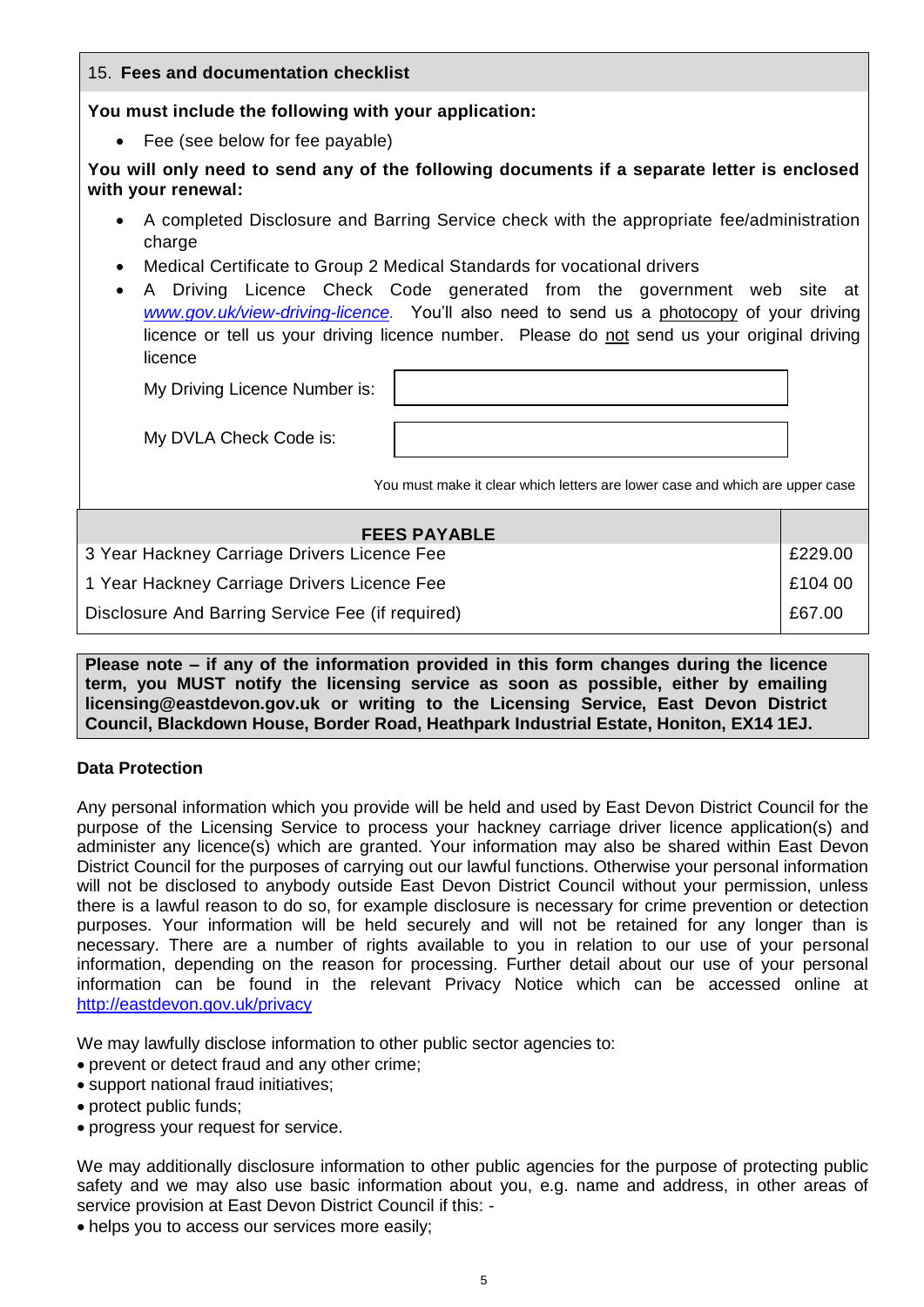- promotes the more efficient and cost-effective delivery of services
- helps us to recover monies that you owe us.

East Devon District Council are required under Section 6 of the Audit Commission Act 1998 to participate in the National Fraud initiative (NFI) data matching exercise. This means that taxi and private hire licence data will be provided to the Audit Commission for NFI and will be used for cross-system and cross authority comparison purposes for the prevention and detection of fraud.

We will not use your personal information in a way that may cause you unwarranted detriment.

By signing the declaration at number 16 you confirm that your signature authorises East Devon District Council to carry out checks with the Disclosure and Barring Service and/or MG Care Executive (Trading as uCheck) via their on-line system until further notice. The purpose of gaining a copy of your DBS Certificate is solely to ascertain whether you are a fit and proper person for the purpose of granting and renewing a licence to drive a hackney/carriage private hire vehicle. The copy of your DBS Disclosure Certificate will not be used for any other purpose.

Your licence application will be valid for three months only from the date the Licensing Office receive the application. By signing the declaration at number 16 you confirm that you are aware that, if your application is not completed within three months (which must include payment of the application fee), your paperwork may be destroyed and you will be will be treated as a new applicant from there onwards.

When submitting an application for a licence to drive a hackney carriage or private hire vehicle you are required to declare any convictions or cautions you may have, **EVEN IF** they are regarded as "spent" under the Rehabilitation of Offenders Act 1974. The information you give will be treated in confidence and will only be taken into account in relation to your application.

#### **16. Declaration**

**I declare that the information provided in this form is true, complete and I understand that I may be liable to legal proceedings being taken against me or the revocation of any Hackney Carriage or Private Hire Licences which may be issued to me (or both) if my disclosures are found to be inaccurate or untrue.**

| Date: |
|-------|
|       |
|       |
|       |